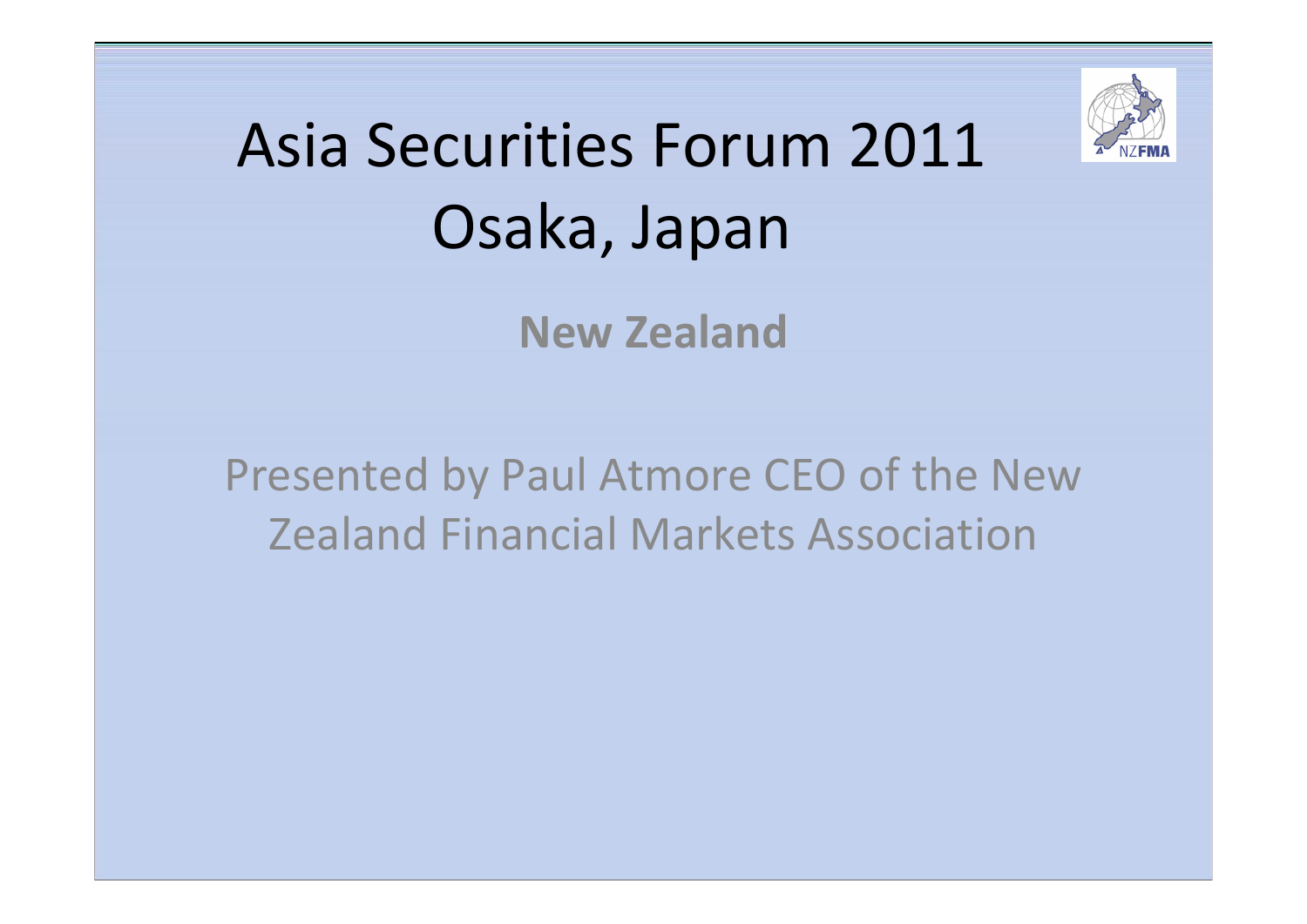

# Prospects for the NZ Securities Industry

- •Environmental factors affecting industry
- •Government responses to these factors
- •Industry developments
- •Regulatory influences
- •Market developments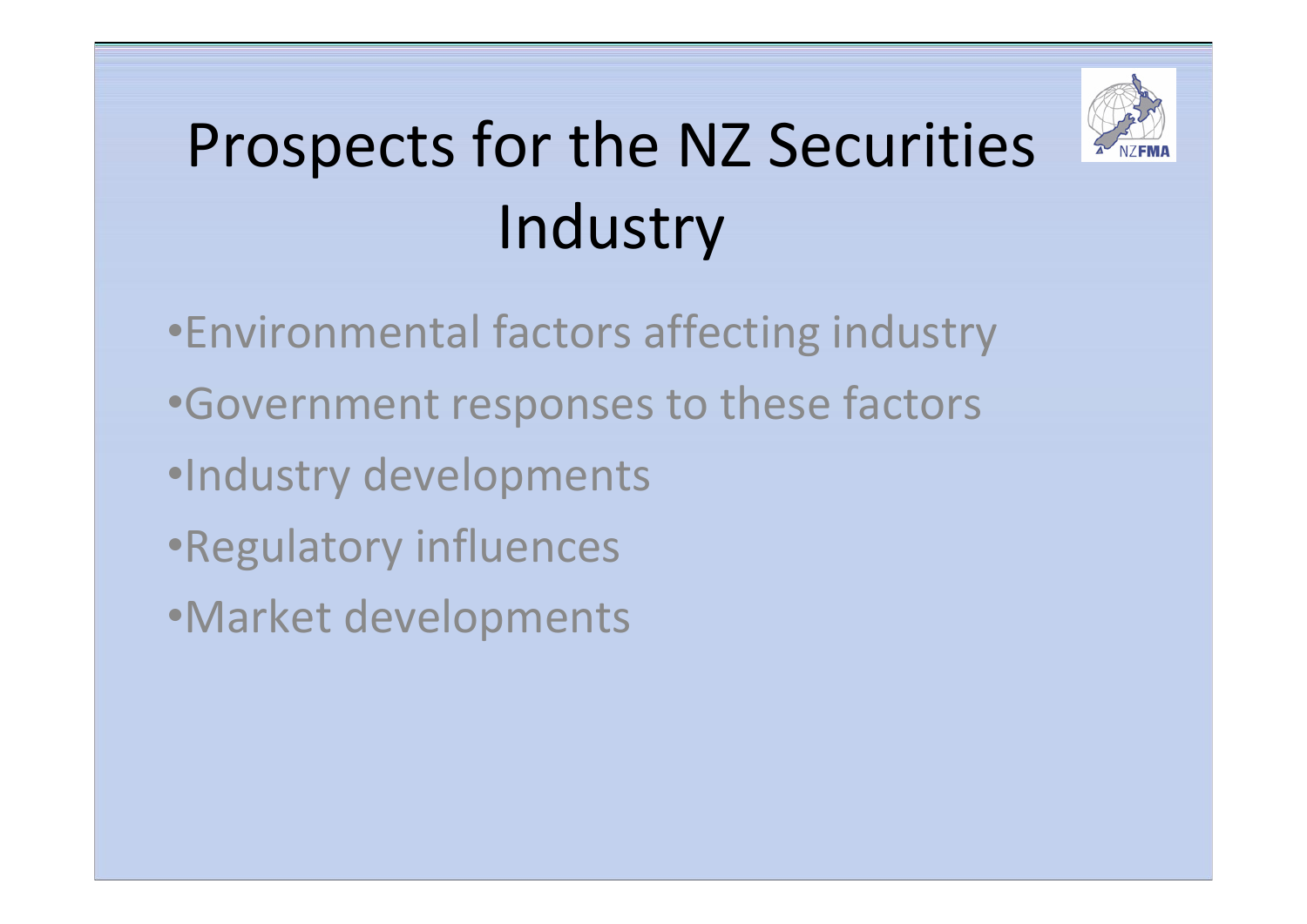

### Association Activities

- •NZFMA
- •Accreditation & training
- •Regulatory influence
- •Market transparency
- •New market development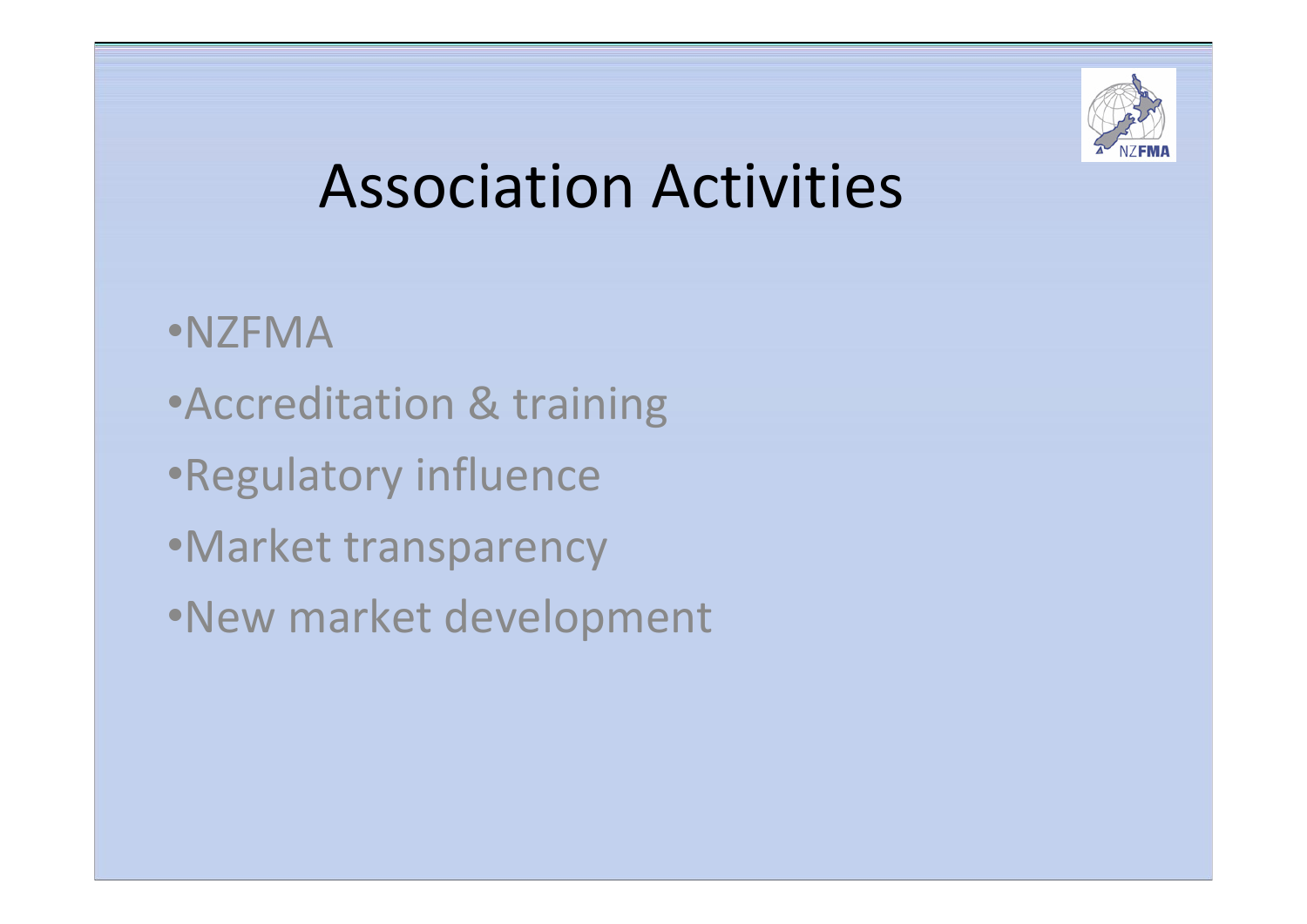#### Real GDP Growth



Source: Statistics New Zealand, Treasury 4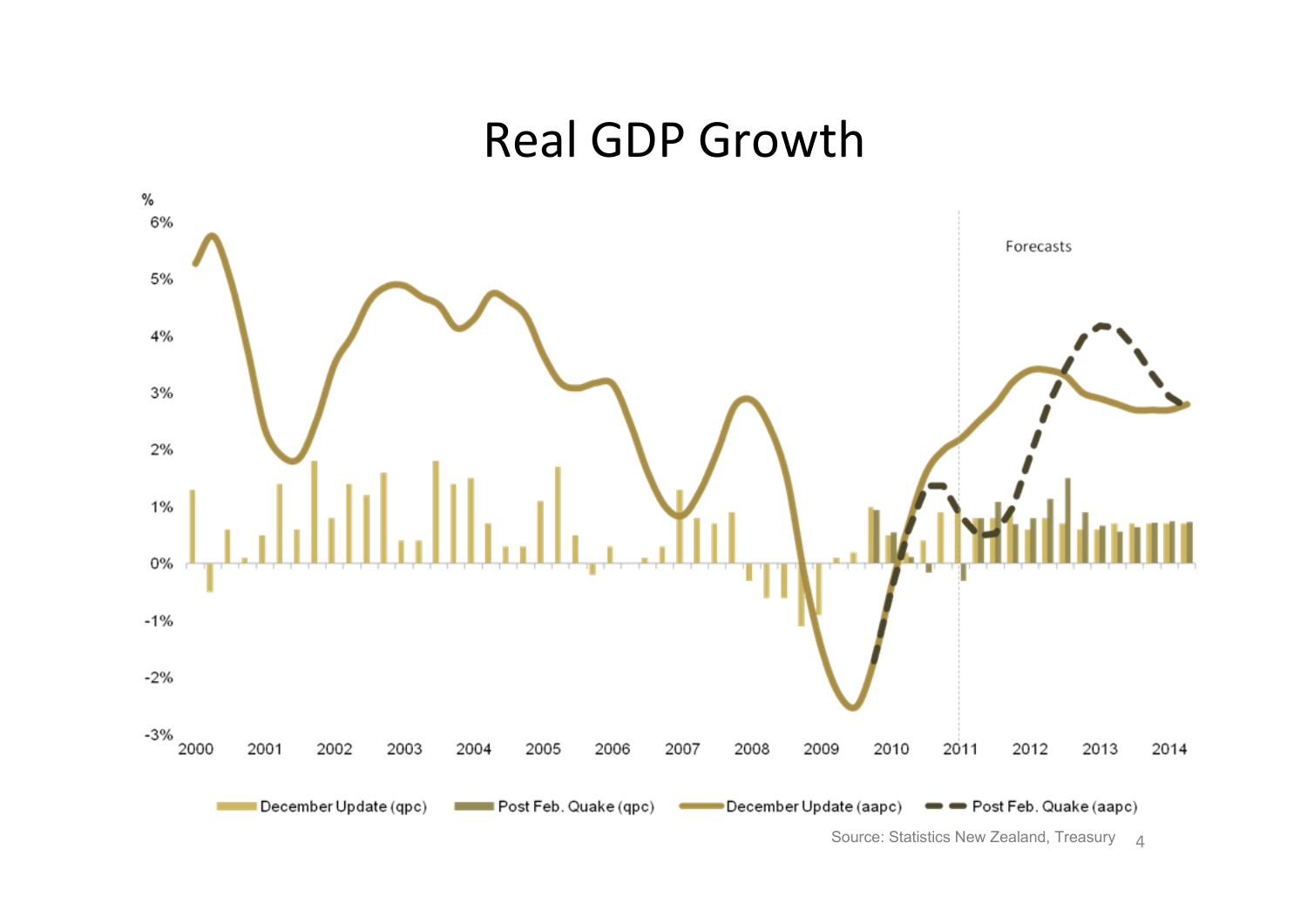

# Prospects for the NZ Securities Industry

- •Environmental factors affecting industry
	- •GFC lead to collapse of finance industry
	- •Bank funding restricted by GFC
	- •Christchurch earthquakes 2010/11 (8% GDP)
	- •Spikes in oil, food and introduction of EMS
	- •Strong growth in global commodity prices
	- •Ballooning debt in US & Europe
	- •Central banks in Asia cooling economies
	- •Australia experiencing plunging consumer confidence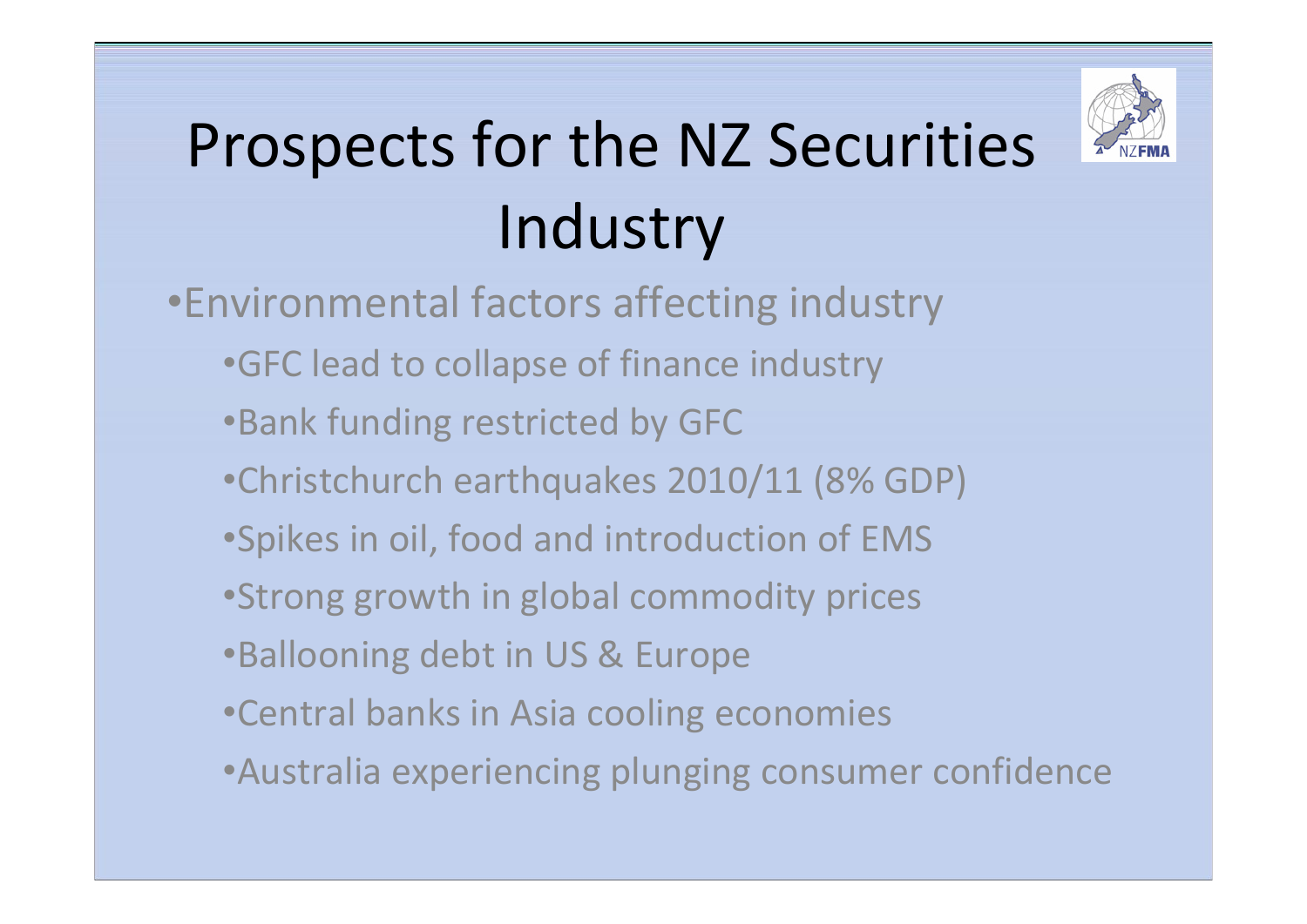

#### Prospects Cont.

- •Government responses to these factors
	- •OCR lowered to 2.5% from peak of 8.25% in 2008
	- •Introduction of retail & wholesale guarantee
	- •Tax reductions in 2009
	- •Accelerated infrastructure spending
	- •Christchurch rebuild commitment \$15bn
	- •SCF bailout 1bn
	- •Crown debt will peak at 30% of GDP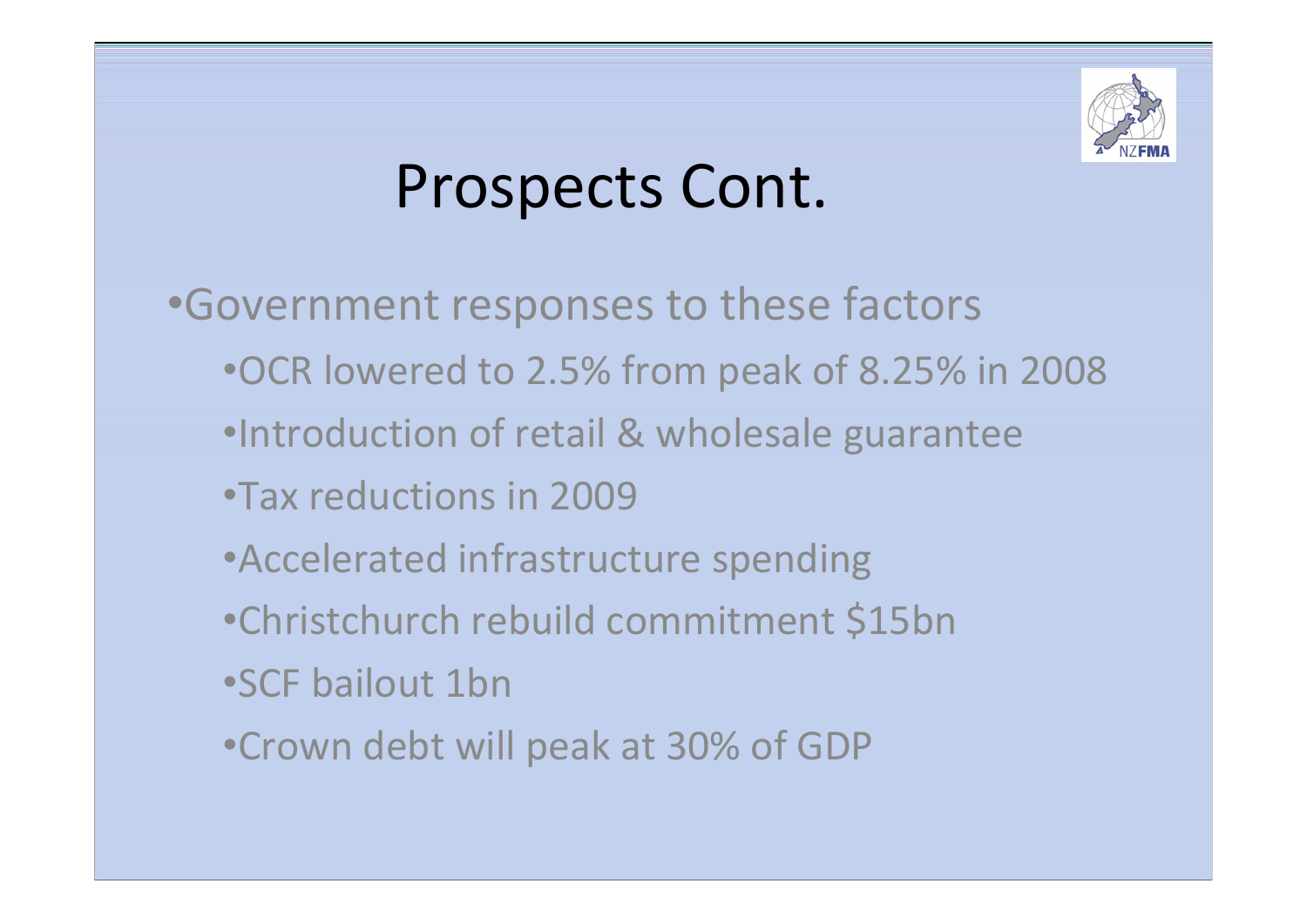#### Gross issuance of New Zealand Government Bonds

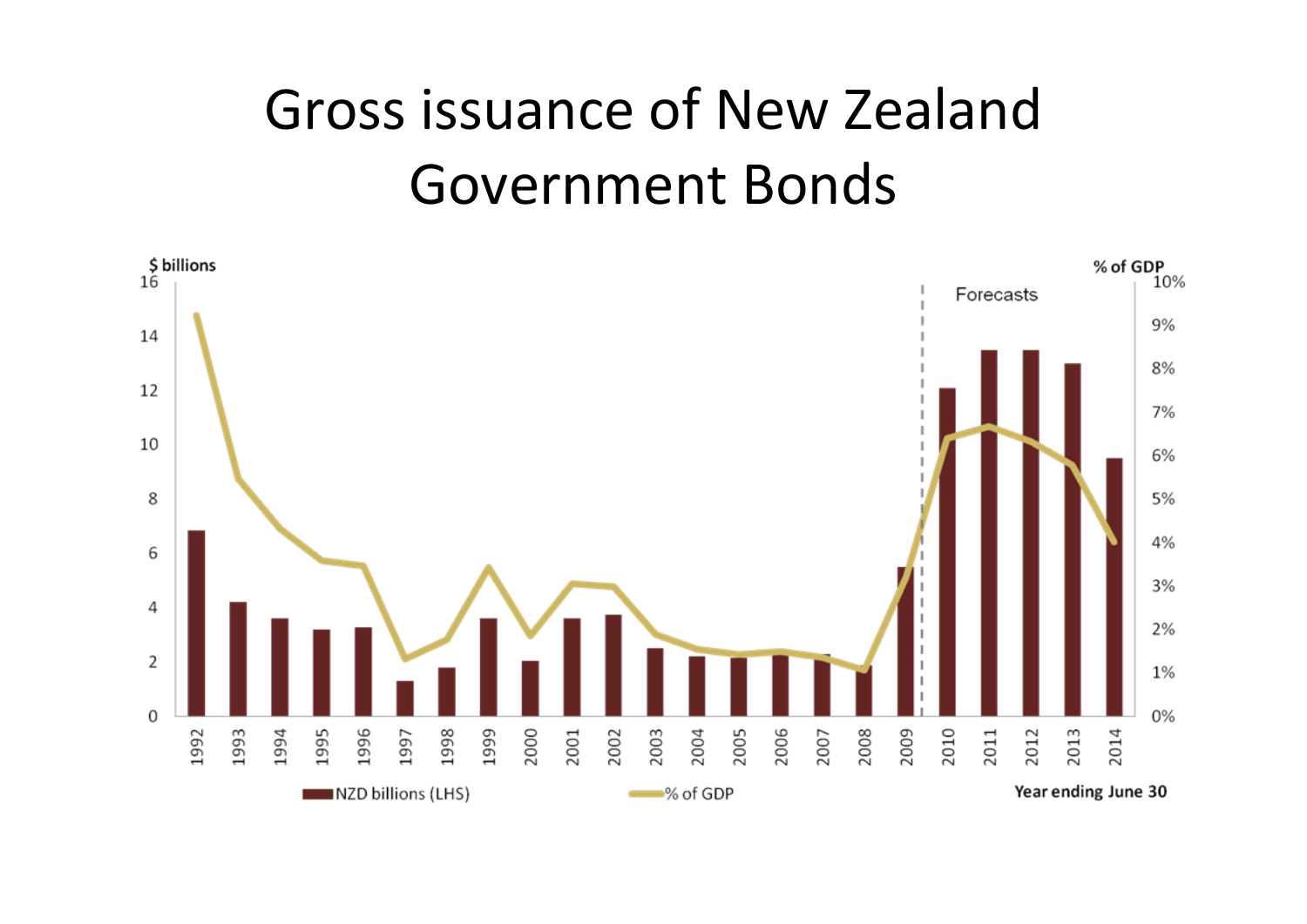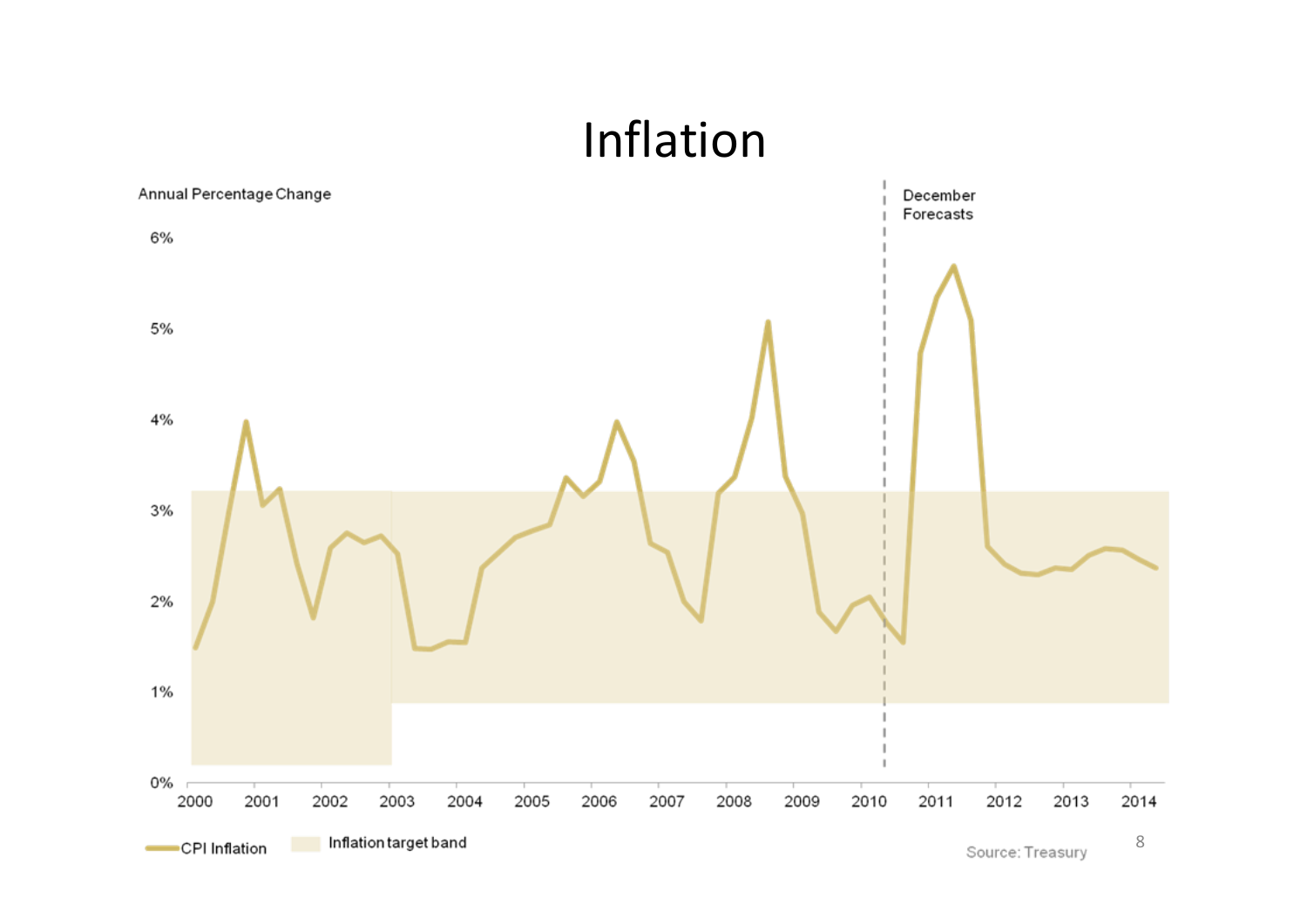

## Prospects Cont.

- •Industry Developments
	- •Local Government Borrowing Bill
		- •Establishment of the Local Government Funding Agency
		- •LGFA will issue bonds to the wholesale & retail investors
		- •On‐lend funds to Councils
		- •Local authorities will access lower cost of funds
		- •The NZ Treasury will conduct the borrowing function
	- •State Owned Entity Asset Sales
		- •National Government has established advisory board
		- •Target the sale of SOE via IPO on the NZX
		- •10% maximum holding by single entity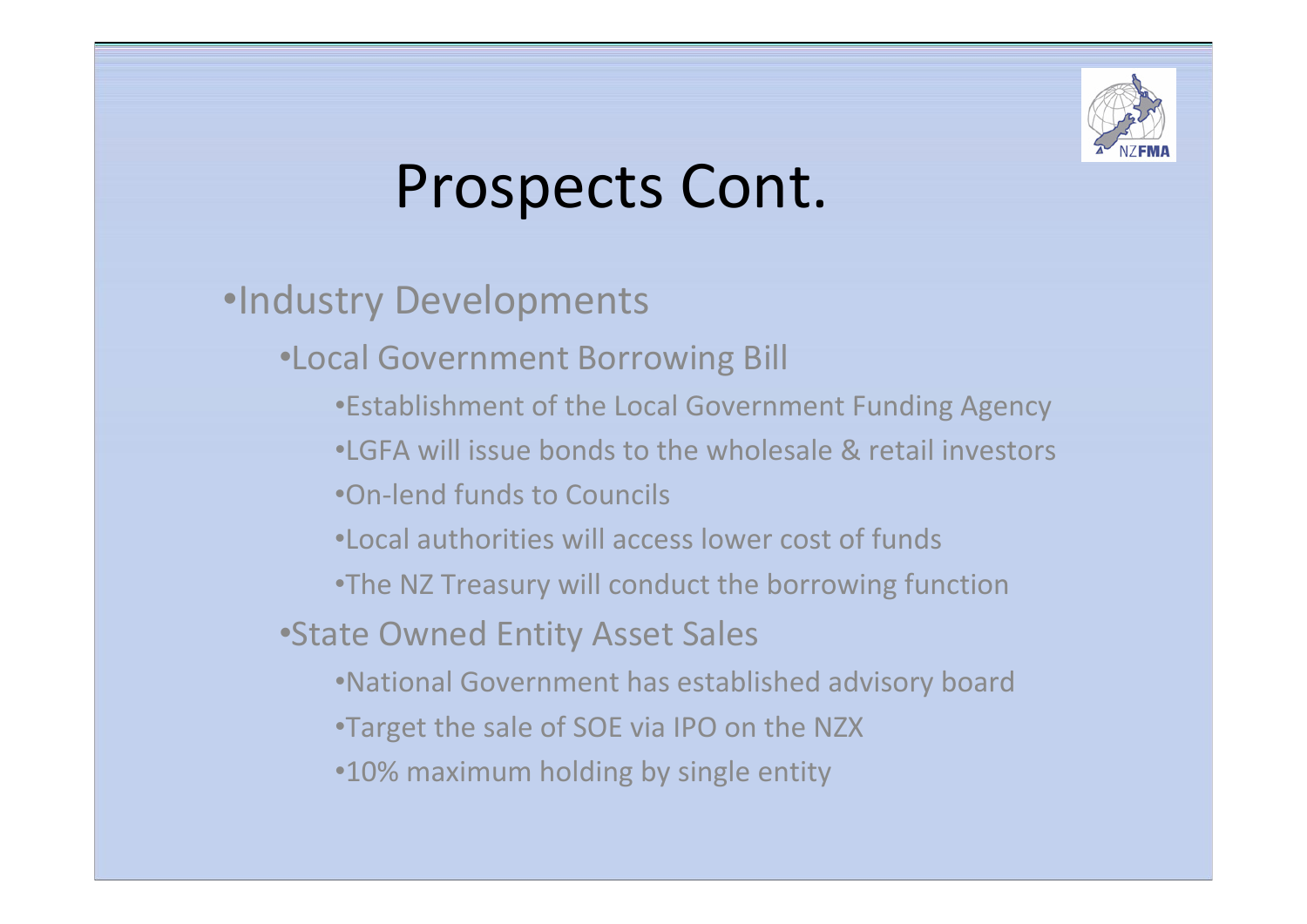

### Prospects Cont.

- •Regulatory influences
	- •Financial Service Providers (Registration & Dispute Resolution) Act 2008
	- •FSPA requires registration of entity and activities
	- •Financial Advisers Act (FAA) protecting retail investor
	- •Financial Markets (Conduct) Bill
- •Market developments
	- •The NZ Emission Trading Scheme
		- •Financial market based approach to reduce emissions
		- •Predominant unit ‐ NZU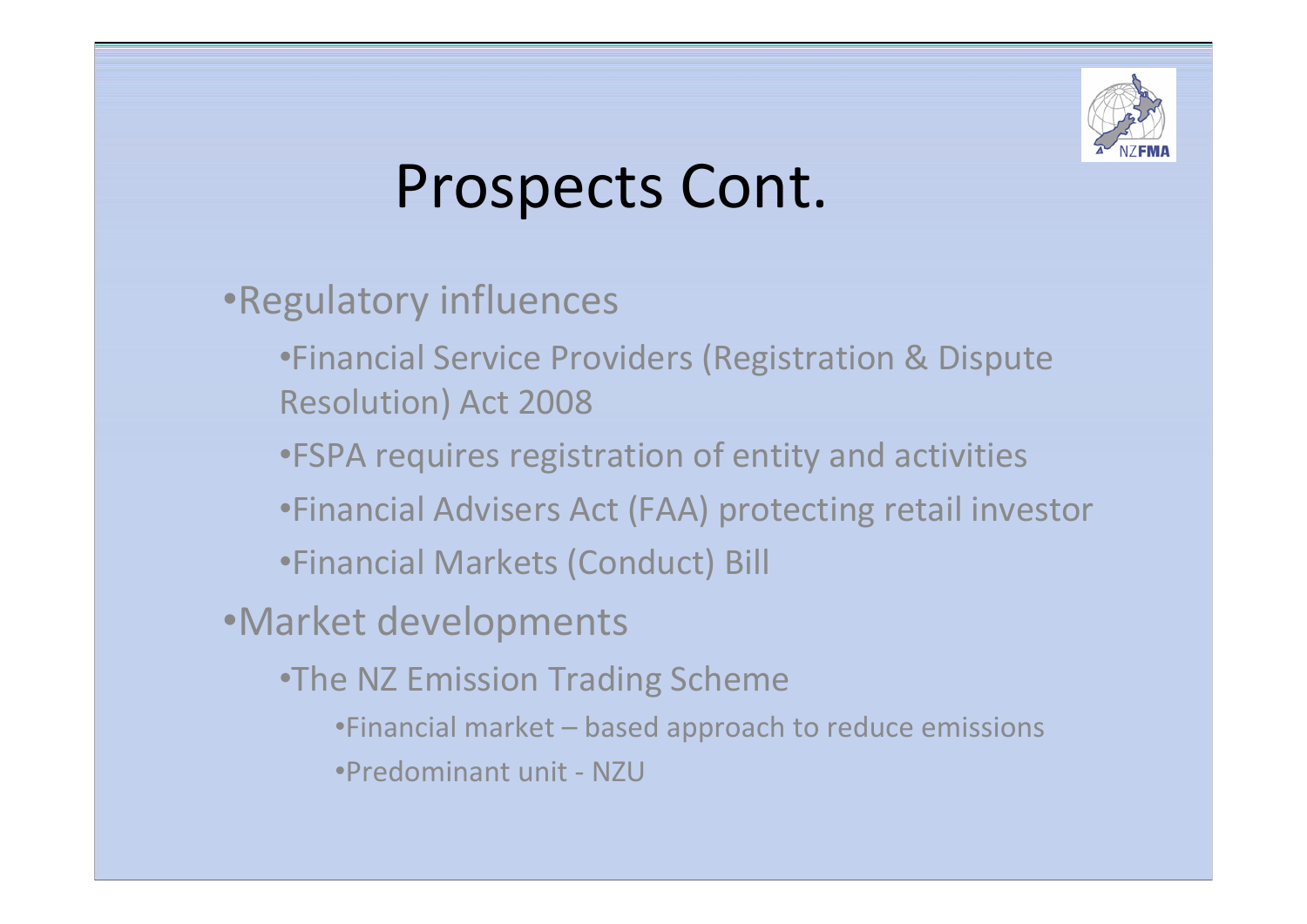

## Association Activities

#### •NZFMA

•Peak industry body for the wholesale markets •Some members deal with retail investors

#### •Accreditation & training

- •Focus has been on FAA compliance
- •Development of CE content

#### •Regulatory influence

•Actively working with regulators to ensure members' interests are represented